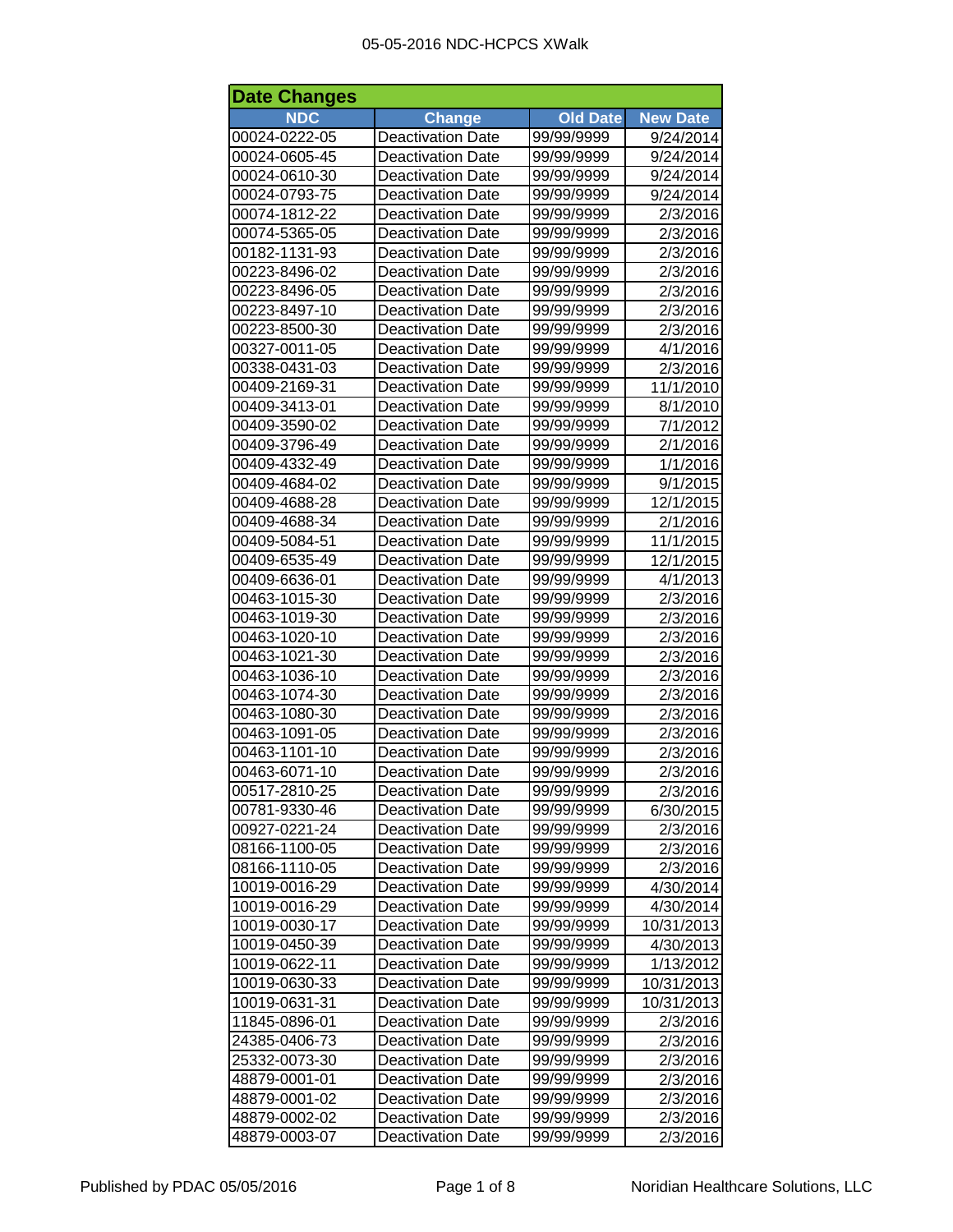| <b>Date Changes</b> |                          |                 |                 |
|---------------------|--------------------------|-----------------|-----------------|
| <b>NDC</b>          | <b>Change</b>            | <b>Old Date</b> | <b>New Date</b> |
| 50486-0078-22       | <b>Deactivation Date</b> | 99/99/9999      | 2/3/2016        |
| 50486-0078-23       | <b>Deactivation Date</b> | 99/99/9999      | 2/3/2016        |
| 52959-0043-60       | <b>Deactivation Date</b> | 99/99/9999      | 2/3/2016        |
| 52959-0158-06       | <b>Deactivation Date</b> | 99/99/9999      | 2/3/2016        |
| 52959-0158-06       | <b>Deactivation Date</b> | 99/99/9999      | 2/3/2016        |
| 52959-0291-00       | <b>Deactivation Date</b> | 99/99/9999      | 2/3/2016        |
| 52959-0479-10       | <b>Deactivation Date</b> | 99/99/9999      | 2/3/2016        |
| 52959-0479-12       | <b>Deactivation Date</b> | 99/99/9999      | 2/3/2016        |
| 52959-0479-20       | <b>Deactivation Date</b> | 99/99/9999      | 2/3/2016        |
| 52959-0561-01       | <b>Deactivation Date</b> | 99/99/9999      | 2/3/2016        |
| 52959-0561-04       | <b>Deactivation Date</b> | 99/99/9999      | 2/3/2016        |
| 52959-0562-01       | <b>Deactivation Date</b> | 99/99/9999      | 2/3/2016        |
| 52959-0562-06       | <b>Deactivation Date</b> | 99/99/9999      | 2/3/2016        |
| 54569-1555-01       | <b>Deactivation Date</b> | 99/99/9999      | 2/3/2016        |
| 54569-3260-00       | <b>Deactivation Date</b> | 99/99/9999      | 2/3/2016        |
| 54569-5311-00       | <b>Deactivation Date</b> | 99/99/9999      | 2/3/2016        |
| 54569-5630-00       | <b>Deactivation Date</b> | 99/99/9999      | 2/3/2016        |
| 54569-5874-00       | <b>Deactivation Date</b> | 99/99/9999      | 3/14/2016       |
| 54868-0163-02       | <b>Deactivation Date</b> | 99/99/9999      | 2/3/2016        |
| 54868-0169-01       | <b>Deactivation Date</b> | 99/99/9999      | 2/3/2016        |
| 54868-0183-00       | <b>Deactivation Date</b> | 99/99/9999      | 2/3/2016        |
| 54868-0186-00       | <b>Deactivation Date</b> | 99/99/9999      | 2/3/2016        |
| 54868-0206-00       | <b>Deactivation Date</b> | 99/99/9999      | 2/3/2016        |
| 54868-0231-00       | <b>Deactivation Date</b> | 99/99/9999      | 2/3/2016        |
| 54868-0262-00       | <b>Deactivation Date</b> | 99/99/9999      | 2/3/2016        |
| 54868-0554-00       | <b>Deactivation Date</b> | 99/99/9999      | 2/3/2016        |
| 54868-0597-00       | <b>Deactivation Date</b> | 99/99/9999      | 2/3/2016        |
| 54868-0605-00       | <b>Deactivation Date</b> | 99/99/9999      | 2/3/2016        |
| 54868-0622-00       | <b>Deactivation Date</b> | 99/99/9999      | 2/3/2016        |
| 54868-0622-02       | <b>Deactivation Date</b> | 99/99/9999      | 2/3/2016        |
| 54868-0721-00       | <b>Deactivation Date</b> | 99/99/9999      | 2/3/2016        |
| 54868-0748-00       | <b>Deactivation Date</b> | 99/99/9999      | 2/3/2016        |
| 54868-0756-00       | <b>Deactivation Date</b> | 99/99/9999      | 2/3/2016        |
| 54868-0767-00       | <b>Deactivation Date</b> | 99/99/9999      | 2/3/2016        |
| 54868-0768-00       | <b>Deactivation Date</b> | 99/99/9999      | 2/3/2016        |
| 54868-0776-01       | <b>Deactivation Date</b> | 99/99/9999      | 2/3/2016        |
| 54868-0871-00       | <b>Deactivation Date</b> | 99/99/9999      | 2/3/2016        |
| 54868-0871-06       | <b>Deactivation Date</b> | 99/99/9999      | 2/3/2016        |
| 54868-0921-01       | <b>Deactivation Date</b> | 99/99/9999      | 2/3/2016        |
| 54868-0921-04       | <b>Deactivation Date</b> | 99/99/9999      | 2/3/2016        |
| 54868-1050-00       | <b>Deactivation Date</b> | 99/99/9999      | 2/3/2016        |
| 54868-1050-03       | <b>Deactivation Date</b> | 99/99/9999      | 2/3/2016        |
| 54868-1050-04       | <b>Deactivation Date</b> | 99/99/9999      | 2/3/2016        |
| 54868-1126-00       | <b>Deactivation Date</b> | 99/99/9999      | 2/3/2016        |
| 54868-1126-03       | <b>Deactivation Date</b> | 99/99/9999      | 2/3/2016        |
| 54868-1126-04       | <b>Deactivation Date</b> | 99/99/9999      | 2/3/2016        |
| 54868-1367-00       | <b>Deactivation Date</b> | 99/99/9999      | 2/3/2016        |
| 54868-1932-00       | <b>Deactivation Date</b> | 99/99/9999      | 2/3/2016        |
| 54868-1932-01       | <b>Deactivation Date</b> | 99/99/9999      | 2/3/2016        |
| 54868-1932-02       | <b>Deactivation Date</b> | 99/99/9999      | 2/3/2016        |
| 54868-1963-00       | <b>Deactivation Date</b> | 99/99/9999      | 2/3/2016        |
| 54868-1963-01       | <b>Deactivation Date</b> | 99/99/9999      | 2/3/2016        |
| 54868-2048-00       | <b>Deactivation Date</b> | 99/99/9999      | 2/3/2016        |
|                     |                          |                 |                 |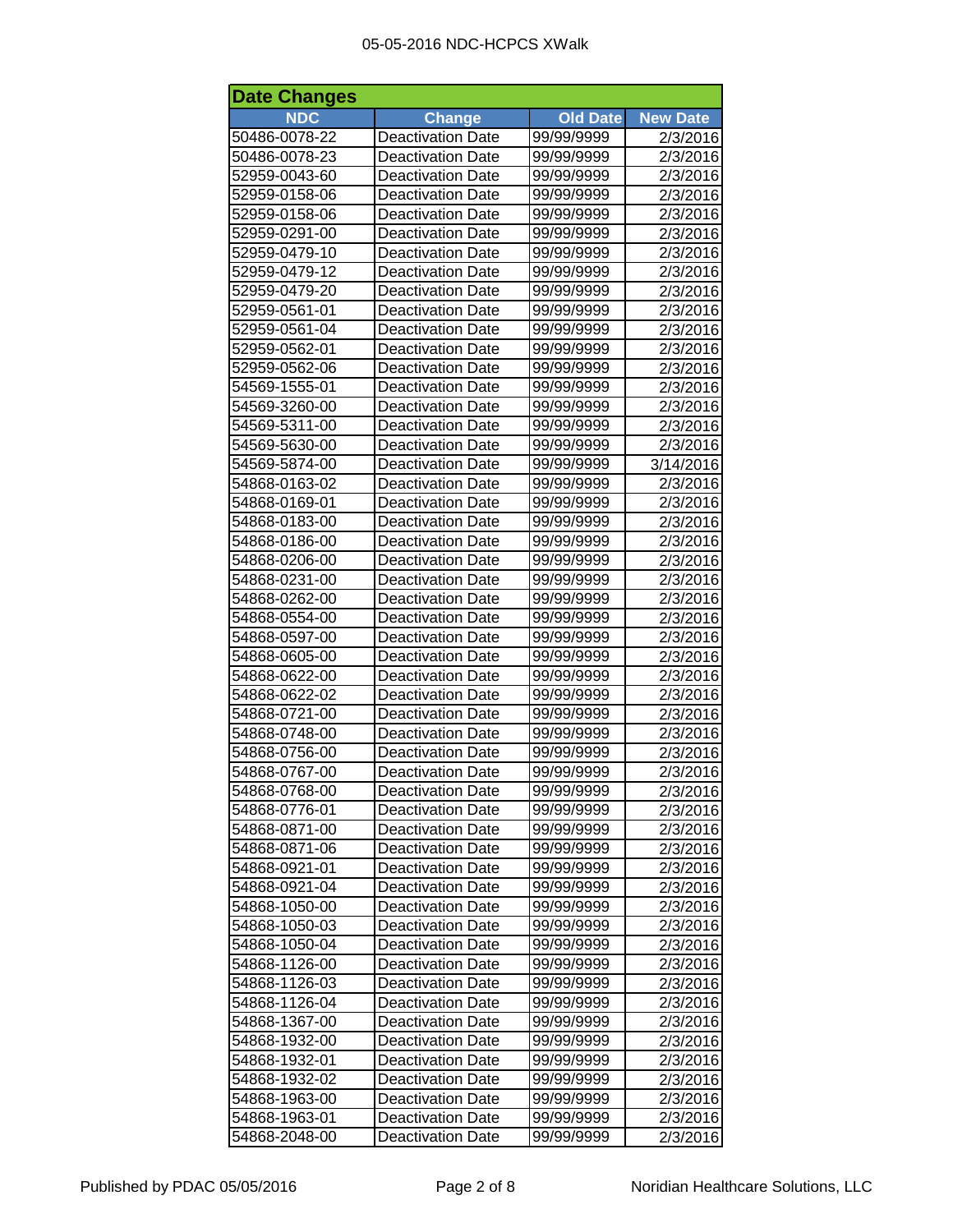| <b>Date Changes</b> |                          |                 |                 |
|---------------------|--------------------------|-----------------|-----------------|
| <b>NDC</b>          | <b>Change</b>            | <b>Old Date</b> | <b>New Date</b> |
| 54868-2048-01       | <b>Deactivation Date</b> | 99/99/9999      | 2/3/2016        |
| 54868-2184-02       | <b>Deactivation Date</b> | 99/99/9999      | 2/3/2016        |
| 54868-2184-03       | <b>Deactivation Date</b> | 99/99/9999      | 2/3/2016        |
| 54868-2184-04       | <b>Deactivation Date</b> | 99/99/9999      | 2/3/2016        |
| 54868-2219-00       | <b>Deactivation Date</b> | 99/99/9999      | 2/3/2016        |
| 54868-2219-01       | <b>Deactivation Date</b> | 99/99/9999      | 2/3/2016        |
| 54868-2320-01       | <b>Deactivation Date</b> | 99/99/9999      | 2/3/2016        |
| 54868-2320-02       | <b>Deactivation Date</b> | 99/99/9999      | 2/3/2016        |
| 54868-2528-00       | <b>Deactivation Date</b> | 99/99/9999      | 2/3/2016        |
| 54868-2530-00       | <b>Deactivation Date</b> | 99/99/9999      | 2/3/2016        |
| 54868-2652-00       | <b>Deactivation Date</b> | 99/99/9999      | 2/3/2016        |
| 54868-2652-01       | <b>Deactivation Date</b> | 99/99/9999      | 6/30/2011       |
| 54868-2686-00       | <b>Deactivation Date</b> | 99/99/9999      | 2/3/2016        |
| 54868-2825-00       | <b>Deactivation Date</b> | 99/99/9999      | 2/3/2016        |
| 54868-2889-00       | <b>Deactivation Date</b> | 99/99/9999      | 2/3/2016        |
| 54868-2889-01       | <b>Deactivation Date</b> | 99/99/9999      | 2/3/2016        |
| 54868-3025-00       | <b>Deactivation Date</b> | 99/99/9999      | 2/3/2016        |
| 54868-3053-00       | <b>Deactivation Date</b> | 99/99/9999      | 12/29/2010      |
| 54868-3084-02       | <b>Deactivation Date</b> | 99/99/9999      | 2/3/2016        |
| 54868-3099-01       | <b>Deactivation Date</b> | 99/99/9999      | 2/3/2016        |
| 54868-3134-00       | <b>Deactivation Date</b> | 99/99/9999      | 2/3/2016        |
| 54868-3181-00       | <b>Deactivation Date</b> | 99/99/9999      | 2/3/2016        |
| 54868-3188-00       | <b>Deactivation Date</b> | 99/99/9999      | 2/3/2016        |
| 54868-3220-00       | <b>Deactivation Date</b> | 99/99/9999      | 2/3/2016        |
| 54868-3230-01       | <b>Deactivation Date</b> | 99/99/9999      | 2/3/2016        |
| 54868-3234-00       | <b>Deactivation Date</b> | 12/31/2015      | 8/31/2009       |
| 54868-3236-00       | <b>Deactivation Date</b> | 99/99/9999      | 2/3/2016        |
| 54868-3344-00       | <b>Deactivation Date</b> | 99/99/9999      | 2/3/2016        |
| 54868-3392-00       | <b>Deactivation Date</b> | 99/99/9999      | 2/3/2016        |
| 54868-3429-00       | <b>Deactivation Date</b> | 99/99/9999      | 2/3/2016        |
| 54868-3429-01       | <b>Deactivation Date</b> | 99/99/9999      | 2/3/2016        |
| 54868-3481-00       | <b>Deactivation Date</b> | 99/99/9999      | 2/3/2016        |
| 54868-3555-00       | <b>Deactivation Date</b> | 99/99/9999      | 2/3/2016        |
| 54868-3555-00       | <b>Deactivation Date</b> | 99/99/9999      | 2/3/2016        |
| 54868-3623-00       | <b>Deactivation Date</b> | 99/99/9999      | 2/3/2016        |
| 54868-3637-00       | <b>Deactivation Date</b> | 99/99/9999      | 2/3/2016        |
| 54868-3637-01       | <b>Deactivation Date</b> | 99/99/9999      | 2/3/2016        |
| 54868-3644-00       | <b>Deactivation Date</b> | 99/99/9999      | 2/3/2016        |
| 54868-3645-00       | <b>Deactivation Date</b> | 99/99/9999      | 2/3/2016        |
| 54868-3694-00       | <b>Deactivation Date</b> | 99/99/9999      | 2/3/2016        |
| 54868-3703-00       | <b>Deactivation Date</b> | 99/99/9999      | 2/3/2016        |
| 54868-3727-00       | <b>Deactivation Date</b> | 99/99/9999      | 3/30/2008       |
| 54868-3738-00       | <b>Deactivation Date</b> | 99/99/9999      | 2/3/2016        |
| 54868-3738-01       | <b>Deactivation Date</b> | 99/99/9999      | 2/3/2016        |
| 54868-3894-00       | <b>Deactivation Date</b> | 99/99/9999      | 2/3/2016        |
| 54868-3996-01       | <b>Deactivation Date</b> | 99/99/9999      | 2/3/2016        |
| 54868-3996-04       | <b>Deactivation Date</b> | 99/99/9999      | 2/3/2016        |
| 54868-3998-02       | <b>Deactivation Date</b> | 99/99/9999      | 2/3/2016        |
| 54868-3998-07       | <b>Deactivation Date</b> | 99/99/9999      | 2/3/2016        |
| 54868-4076-00       | <b>Deactivation Date</b> | 99/99/9999      | 2/3/2016        |
| 54868-4078-00       | <b>Deactivation Date</b> | 99/99/9999      | 2/3/2016        |
| 54868-4078-02       | <b>Deactivation Date</b> | 99/99/9999      | 2/3/2016        |
| 54868-4103-00       | <b>Deactivation Date</b> | 99/99/9999      | 2/3/2016        |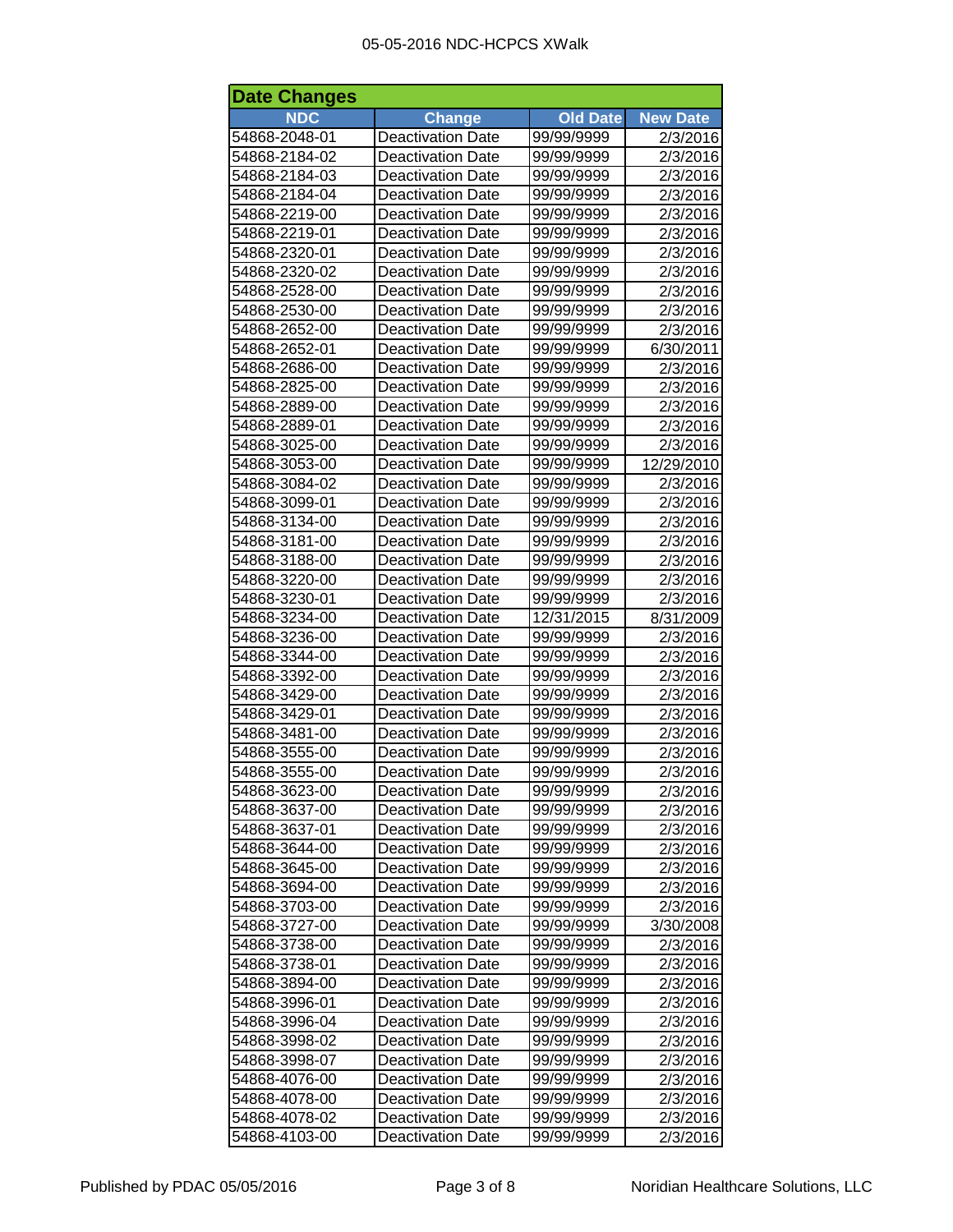| <b>Date Changes</b> |                          |                 |                 |
|---------------------|--------------------------|-----------------|-----------------|
| <b>NDC</b>          | <b>Change</b>            | <b>Old Date</b> | <b>New Date</b> |
| 54868-4137-00       | <b>Deactivation Date</b> | 99/99/9999      | 2/3/2016        |
| 54868-4138-01       | <b>Deactivation Date</b> | 99/99/9999      | 6/30/2010       |
| 54868-4139-00       | <b>Deactivation Date</b> | 99/99/9999      | 2/3/2016        |
| 54868-4139-02       | <b>Deactivation Date</b> | 99/99/9999      | 2/3/2016        |
| 54868-4143-02       | <b>Deactivation Date</b> | 99/99/9999      | 2/3/2016        |
| 54868-4154-00       | <b>Deactivation Date</b> | 99/99/9999      | 2/3/2016        |
| 54868-4169-00       | <b>Deactivation Date</b> | 99/99/9999      | 2/3/2016        |
| 54868-4189-00       | <b>Deactivation Date</b> | 99/99/9999      | 2/3/2016        |
| 54868-4339-00       | <b>Deactivation Date</b> | 99/99/9999      | 2/3/2016        |
| 54868-4339-01       | <b>Deactivation Date</b> | 99/99/9999      | 2/3/2016        |
| 54868-4508-00       | <b>Deactivation Date</b> | 99/99/9999      | 2/3/2016        |
| 54868-4580-00       | <b>Deactivation Date</b> | 99/99/9999      | 2/3/2016        |
| 54868-4586-00       | <b>Deactivation Date</b> | 99/99/9999      | 2/3/2016        |
| 54868-4628-00       | <b>Deactivation Date</b> | 99/99/9999      | 2/3/2016        |
| 54868-4629-00       | <b>Deactivation Date</b> | 99/99/9999      | 2/3/2016        |
| 54868-4644-00       | <b>Deactivation Date</b> | 99/99/9999      | 2/3/2016        |
| 54868-4644-02       | <b>Deactivation Date</b> | 99/99/9999      | 2/3/2016        |
| 54868-4686-00       | <b>Deactivation Date</b> | 99/99/9999      | 2/3/2016        |
| 54868-4716-00       | <b>Deactivation Date</b> | 99/99/9999      | 2/3/2016        |
| 54868-4752-00       | <b>Deactivation Date</b> | 99/99/9999      | 2/3/2016        |
| 54868-4781-00       | <b>Deactivation Date</b> | 99/99/9999      | 2/3/2016        |
| 54868-4809-00       | <b>Deactivation Date</b> | 99/99/9999      | 2/3/2016        |
| 54868-4890-00       | <b>Deactivation Date</b> | 99/99/9999      | 2/3/2016        |
| 54868-4952-00       | <b>Deactivation Date</b> | 99/99/9999      | 2/3/2016        |
| 54868-4952-01       | <b>Deactivation Date</b> | 99/99/9999      | 2/3/2016        |
| 54868-4998-00       | <b>Deactivation Date</b> | 99/99/9999      | 2/3/2016        |
| 54868-5036-00       | <b>Deactivation Date</b> | 99/99/9999      | 2/3/2016        |
| 54868-5137-00       | <b>Deactivation Date</b> | 99/99/9999      | 2/3/2016        |
| 54868-5260-04       | <b>Deactivation Date</b> | 99/99/9999      | 2/3/2016        |
| 54868-5260-06       | <b>Deactivation Date</b> | 99/99/9999      | 2/3/2016        |
| 54868-5260-07       | <b>Deactivation Date</b> | 99/99/9999      | 2/3/2016        |
| 54868-5282-01       | <b>Deactivation Date</b> | 99/99/9999      | 2/3/2016        |
| 54868-5310-02       | <b>Deactivation Date</b> | 99/99/9999      | 2/3/2016        |
| 54868-5355-00       | <b>Deactivation Date</b> | 99/99/9999      | 2/3/2016        |
| 54868-5428-00       | <b>Deactivation Date</b> | 99/99/9999      | 6/30/2013       |
| 54868-5501-01       | <b>Deactivation Date</b> | 99/99/9999      | 2/3/2016        |
| 54868-5568-00       | <b>Deactivation Date</b> | 99/99/9999      | 2/3/2016        |
| 54868-5601-00       | <b>Deactivation Date</b> | 99/99/9999      | 6/30/2011       |
| 54868-5612-00       | <b>Deactivation Date</b> | 99/99/9999      | 2/3/2016        |
| 55289-0100-01       | Deactivation Date        | 99/99/9999      | 2/3/2016        |
| 55289-0100-10       | <b>Deactivation Date</b> | 99/99/9999      | 2/3/2016        |
| 55289-0100-15       | <b>Deactivation Date</b> | 99/99/9999      | 2/3/2016        |
| 55289-0100-20       | <b>Deactivation Date</b> | 99/99/9999      | 2/3/2016        |
| 55289-0100-30       | <b>Deactivation Date</b> | 99/99/9999      | 2/3/2016        |
| 55289-0100-40       | <b>Deactivation Date</b> | 99/99/9999      | 2/3/2016        |
| 55390-0121-01       | <b>Deactivation Date</b> | 99/99/9999      | 3/14/2016       |
| 55553-0091-10       | <b>Deactivation Date</b> | 99/99/9999      | 2/3/2016        |
| 55553-0091-30       | <b>Deactivation Date</b> | 99/99/9999      | 2/3/2016        |
| 55553-0092-05       | <b>Deactivation Date</b> | 99/99/9999      | 2/3/2016        |
| 55553-0171-10       | <b>Deactivation Date</b> | 99/99/9999      | 2/3/2016        |
| 55553-0661-10       | <b>Deactivation Date</b> | 99/99/9999      | 2/3/2016        |
| 55553-0807-05       | <b>Deactivation Date</b> | 99/99/9999      | 2/3/2016        |
| 58160-0856-35       | <b>Deactivation Date</b> | 99/99/9999      | 2/3/2016        |
|                     |                          |                 |                 |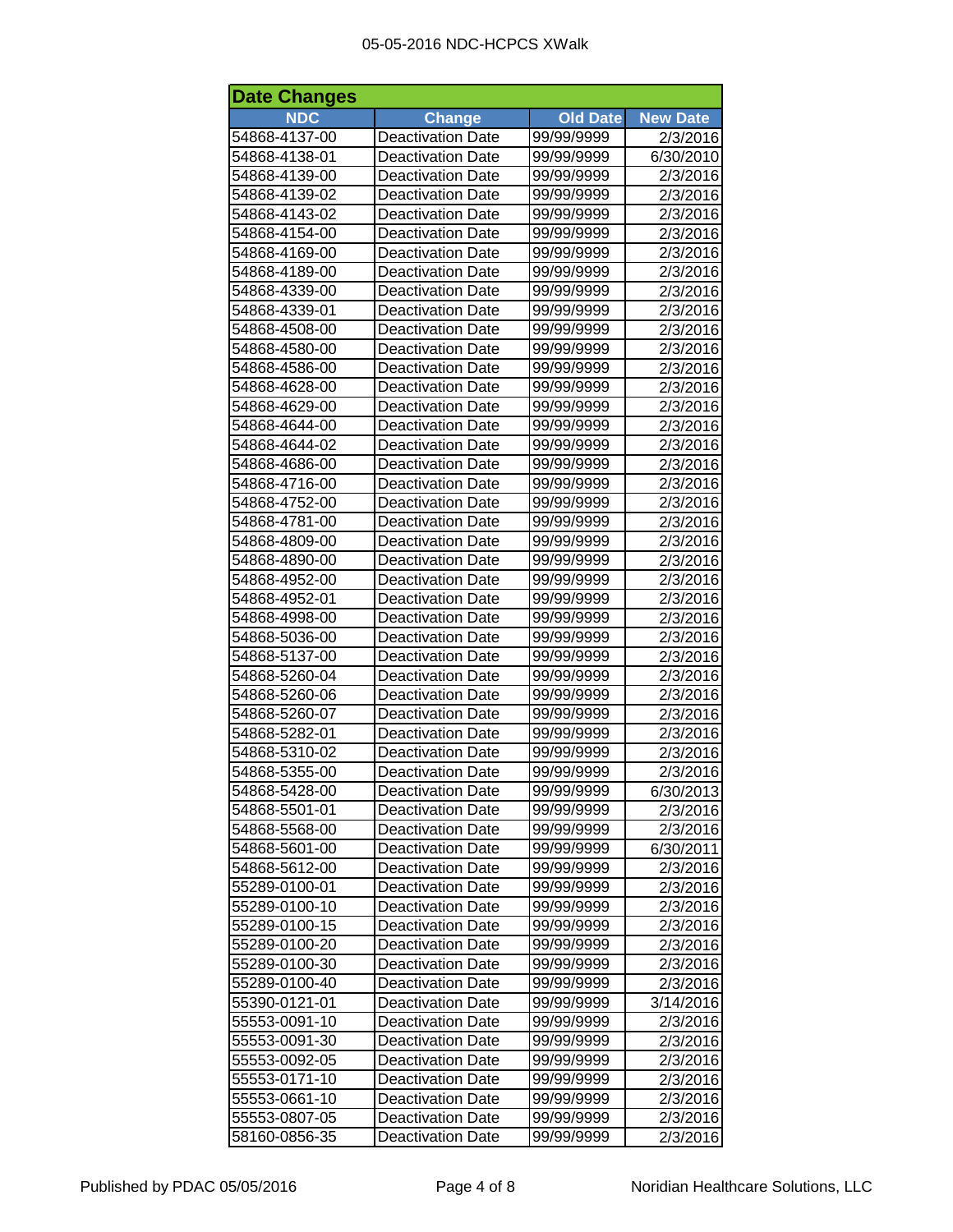| <b>Date Changes</b> |                          |                 |                 |
|---------------------|--------------------------|-----------------|-----------------|
| <b>NDC</b>          | <b>Change</b>            | <b>Old Date</b> | <b>New Date</b> |
| 59618-0199-33       | <b>Deactivation Date</b> | 99/99/9999      | 2/3/2016        |
| 59618-0200-06       | <b>Deactivation Date</b> | 99/99/9999      | 2/3/2016        |
| 59741-0119-04       | <b>Deactivation Date</b> | 99/99/9999      | 2/3/2016        |
| 59741-0119-08       | <b>Deactivation Date</b> | 99/99/9999      | 2/3/2016        |
| 59741-0119-16       | <b>Deactivation Date</b> | 99/99/9999      | 2/3/2016        |
| 59741-0119-20       | <b>Deactivation Date</b> | 99/99/9999      | 2/3/2016        |
| 60760-0330-30       | <b>Deactivation Date</b> | 99/99/9999      | 2/3/2016        |
| 60977-0451-17       | <b>Deactivation Date</b> | 99/99/9999      | 4/30/2013       |
| 60977-0451-71       | <b>Deactivation Date</b> | 99/99/9999      | 4/30/2013       |
| 60977-0451-82       | <b>Deactivation Date</b> | 99/99/9999      | 4/30/2013       |
| 61703-0356-18       | <b>Deactivation Date</b> | 99/99/9999      | 8/31/2015       |
| 61703-0359-01       | <b>Deactivation Date</b> | 99/99/9999      | 11/30/2015      |
| 61703-0360-22       | <b>Deactivation Date</b> | 99/99/9999      | 10/31/2015      |
| 61703-0360-50       | <b>Deactivation Date</b> | 99/99/9999      | 1/31/2016       |
| 62033-0204-10       | <b>Deactivation Date</b> | 99/99/9999      | 2/3/2016        |
| 62033-0204-14       | <b>Deactivation Date</b> | 99/99/9999      | 2/3/2016        |
| 63323-0121-04       | <b>Deactivation Date</b> | 99/99/9999      | 2/3/2016        |
| 63323-0734-35       | <b>Deactivation Date</b> | 99/99/9999      | 2/3/2016        |
| 63323-0735-35       | <b>Deactivation Date</b> | 99/99/9999      | 2/3/2016        |
| 63874-0006-01       | <b>Deactivation Date</b> | 99/99/9999      | 2/3/2016        |
| 63874-0006-02       | <b>Deactivation Date</b> | 99/99/9999      | 2/3/2016        |
| 63874-0006-07       | <b>Deactivation Date</b> | 99/99/9999      | 2/3/2016        |
| 63874-0006-10       | <b>Deactivation Date</b> | 99/99/9999      | 2/3/2016        |
| 63874-0006-12       | <b>Deactivation Date</b> | 99/99/9999      | 2/3/2016        |
| 63874-0006-14       | <b>Deactivation Date</b> | 99/99/9999      | 2/3/2016        |
| 63874-0006-15       | <b>Deactivation Date</b> | 99/99/9999      | 2/3/2016        |
| 63874-0006-20       | <b>Deactivation Date</b> | 99/99/9999      | 2/3/2016        |
| 63874-0006-25       | <b>Deactivation Date</b> | 99/99/9999      | 2/3/2016        |
| 63874-0006-28       | <b>Deactivation Date</b> | 99/99/9999      | 2/3/2016        |
| 63874-0006-30       | <b>Deactivation Date</b> | 99/99/9999      | 2/3/2016        |
| 63874-0006-60       | <b>Deactivation Date</b> | 99/99/9999      | 2/3/2016        |
| 63874-0404-01       | <b>Deactivation Date</b> | 99/99/9999      | 2/3/2016        |
| 63874-0404-10       | <b>Deactivation Date</b> | 99/99/9999      | 2/3/2016        |
| 63874-0404-14       | <b>Deactivation Date</b> | 99/99/9999      | 2/3/2016        |
| 63874-0404-15       | <b>Deactivation Date</b> | 99/99/9999      | 2/3/2016        |
| 63874-0404-20       | <b>Deactivation Date</b> | 99/99/9999      | 2/3/2016        |
| 63874-0404-24       | <b>Deactivation Date</b> | 99/99/9999      | 2/3/2016        |
| 63874-0404-25       | <b>Deactivation Date</b> | 99/99/9999      | 2/3/2016        |
| 63874-0404-30       | Deactivation Date        | 99/99/9999      | 2/3/2016        |
| 63874-0404-40       | <b>Deactivation Date</b> | 99/99/9999      | 2/3/2016        |
| 63874-0404-50       | <b>Deactivation Date</b> | 99/99/9999      | 2/3/2016        |
| 63874-0404-60       | <b>Deactivation Date</b> | 99/99/9999      | 2/3/2016        |
| 63874-0405-01       | <b>Deactivation Date</b> | 99/99/9999      | 2/3/2016        |
| 63874-0405-10       | <b>Deactivation Date</b> | 99/99/9999      | 2/3/2016        |
| 63874-0405-25       | <b>Deactivation Date</b> | 99/99/9999      | 2/3/2016        |
| 63874-0442-04       | <b>Deactivation Date</b> | 99/99/9999      | 2/3/2016        |
| 63874-0442-05       | <b>Deactivation Date</b> | 99/99/9999      | 2/3/2016        |
| 63874-0442-09       | <b>Deactivation Date</b> | 99/99/9999      | 2/3/2016        |
| 63874-0442-10       | <b>Deactivation Date</b> | 99/99/9999      | 2/3/2016        |
| 63874-0442-14       | <b>Deactivation Date</b> | 99/99/9999      | 2/3/2016        |
| 63874-0442-15       | <b>Deactivation Date</b> | 99/99/9999      | 2/3/2016        |
| 63874-0442-20       | <b>Deactivation Date</b> | 99/99/9999      | 2/3/2016        |
| 63874-0442-25       | <b>Deactivation Date</b> | 99/99/9999      | 2/3/2016        |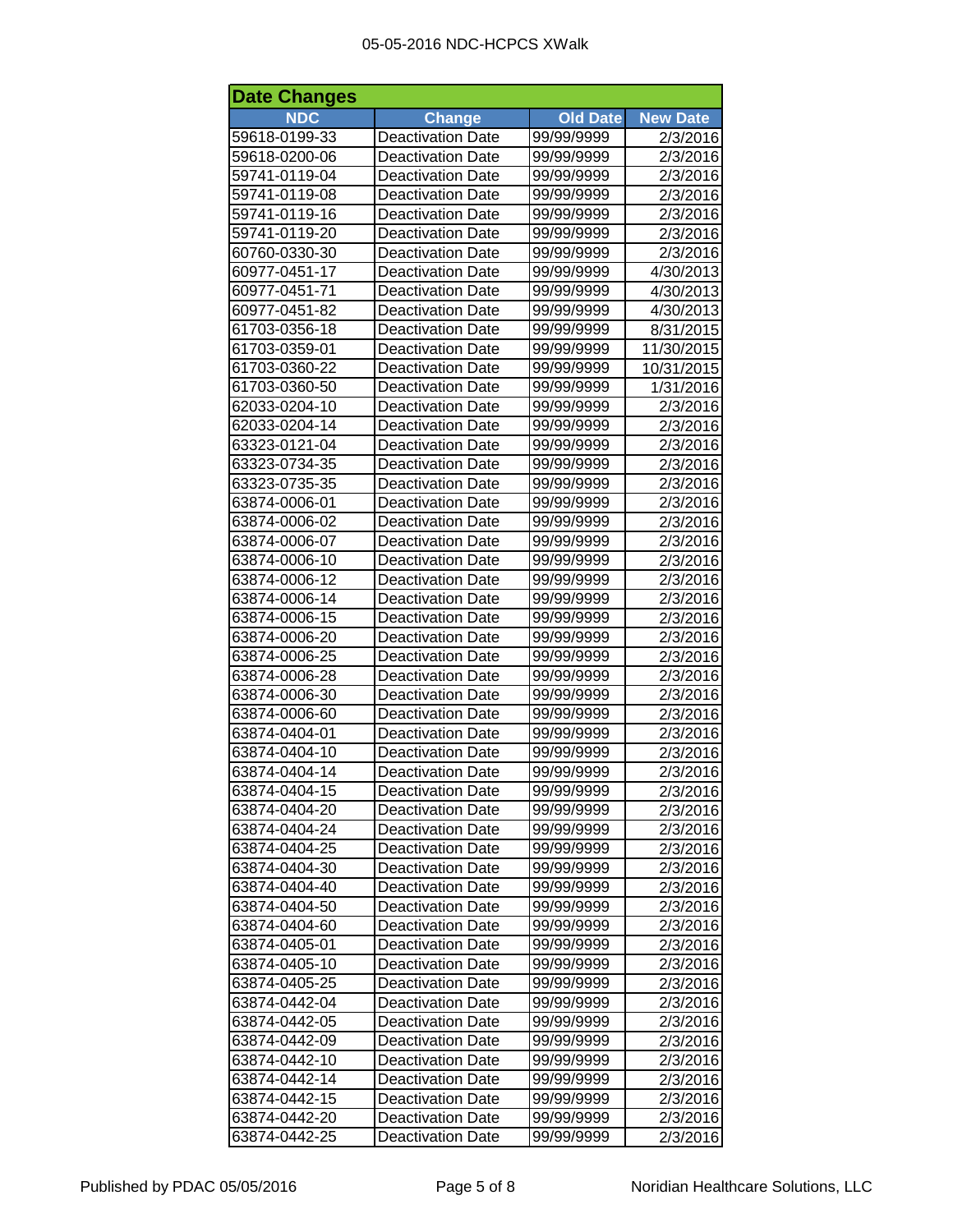| <b>Date Changes</b> |                          |                 |                 |
|---------------------|--------------------------|-----------------|-----------------|
| <b>NDC</b>          | <b>Change</b>            | <b>Old Date</b> | <b>New Date</b> |
| 63874-0442-28       | Deactivation Date        | 99/99/9999      | 2/3/2016        |
| 63874-0442-30       | <b>Deactivation Date</b> | 99/99/9999      | 2/3/2016        |
| 63874-0442-40       | <b>Deactivation Date</b> | 99/99/9999      | 2/3/2016        |
| 63874-0442-45       | <b>Deactivation Date</b> | 99/99/9999      | 2/3/2016        |
| 63874-0442-60       | <b>Deactivation Date</b> | 99/99/9999      | 2/3/2016        |
| 63874-0442-90       | <b>Deactivation Date</b> | 99/99/9999      | 2/3/2016        |
| 63874-0444-01       | <b>Deactivation Date</b> | 99/99/9999      | 2/3/2016        |
| 63874-0444-15       | <b>Deactivation Date</b> | 99/99/9999      | 2/3/2016        |
| 63874-0444-20       | <b>Deactivation Date</b> | 99/99/9999      | 2/3/2016        |
| 63874-0444-21       | <b>Deactivation Date</b> | 99/99/9999      | 2/3/2016        |
| 63874-0444-30       | <b>Deactivation Date</b> | 99/99/9999      | 2/3/2016        |
| 63874-0500-01       | <b>Deactivation Date</b> | 99/99/9999      | 2/3/2016        |
| 63874-0500-15       | <b>Deactivation Date</b> | 99/99/9999      | 2/3/2016        |
| 63874-0500-25       | <b>Deactivation Date</b> | 99/99/9999      | 2/3/2016        |
| 63874-0500-40       | <b>Deactivation Date</b> | 99/99/9999      | 2/3/2016        |
| 64253-0111-21       | <b>Deactivation Date</b> | 99/99/9999      | 2/3/2016        |
| 64253-0111-22       | <b>Deactivation Date</b> | 99/99/9999      | 2/3/2016        |
| 64253-0111-25       | <b>Deactivation Date</b> | 99/99/9999      | 2/3/2016        |
| 64253-0111-33       | <b>Deactivation Date</b> | 99/99/9999      | 2/3/2016        |
| 64253-0222-21       | <b>Deactivation Date</b> | 99/99/9999      | 2/3/2016        |
| 64253-0222-22       | <b>Deactivation Date</b> | 99/99/9999      | 2/3/2016        |
| 64253-0222-23       | <b>Deactivation Date</b> | 99/99/9999      | 2/3/2016        |
| 64253-0222-25       | <b>Deactivation Date</b> | 99/99/9999      | 2/3/2016        |
| 64253-0222-30       | <b>Deactivation Date</b> | 99/99/9999      | 2/3/2016        |
| 64253-0222-33       | <b>Deactivation Date</b> | 99/99/9999      | 2/3/2016        |
| 64253-0333-21       | <b>Deactivation Date</b> | 99/99/9999      | 2/3/2016        |
| 64253-0333-22       | <b>Deactivation Date</b> | 99/99/9999      | 2/3/2016        |
| 64253-0333-23       | <b>Deactivation Date</b> | 99/99/9999      | 2/3/2016        |
| 64253-0333-25       | <b>Deactivation Date</b> | 99/99/9999      | 2/3/2016        |
| 64253-0333-30       | <b>Deactivation Date</b> | 99/99/9999      | 2/3/2016        |
| 68115-0770-02       | <b>Deactivation Date</b> | 99/99/9999      | 2/3/2016        |
| 54868-3508-01       | <b>Deactivation Date</b> | 99/99/9999      | 2/3/2016        |
| 54868-3508-02       | <b>Deactivation Date</b> | 99/99/9999      | 2/3/2016        |
| 54868-3509-00       | <b>Deactivation Date</b> | 99/99/9999      | 2/3/2016        |
| 54868-3509-01       | <b>Deactivation Date</b> | 99/99/9999      | 2/3/2016        |
| 54868-5089-00       | <b>Deactivation Date</b> | 99/99/9999      | 2/3/2016        |
| 54868-5089-01       | <b>Deactivation Date</b> | 99/99/9999      | 2/3/2016        |
| 54868-5089-03       | <b>Deactivation Date</b> | 99/99/9999      | 2/3/2016        |
| 00591-3817-30       | <b>Deactivation Date</b> | 99/99/9999      | 2/24/2016       |
| 00591-3817-60       | <b>Deactivation Date</b> | 99/99/9999      | 2/24/2016       |
| 52959-0391-15       | <b>Deactivation Date</b> | 99/99/9999      | 2/3/2016        |
| 63874-0490-01       | <b>Deactivation Date</b> | 99/99/9999      | 2/3/2016        |
| 63874-0490-06       | <b>Deactivation Date</b> | 99/99/9999      | 2/3/2016        |
| 63874-0490-08       | <b>Deactivation Date</b> | 99/99/9999      | 2/3/2016        |
| 63874-0490-15       | <b>Deactivation Date</b> | 99/99/9999      | 2/3/2016        |
| 63874-0490-20       | <b>Deactivation Date</b> | 99/99/9999      | 2/3/2016        |
| 63874-0490-28       | Deactivation Date        | 99/99/9999      | 2/3/2016        |
| 63874-0490-30       | <b>Deactivation Date</b> | 99/99/9999      | 2/3/2016        |
| 63874-0490-60       | <b>Deactivation Date</b> | 99/99/9999      | 2/3/2016        |
| 00463-6156-10       | <b>Deactivation Date</b> | 99/99/9999      | 2/3/2016        |
| 54868-1854-04       | <b>Deactivation Date</b> | 99/99/9999      | 2/3/2016        |
| 54868-2302-00       | <b>Deactivation Date</b> | 99/99/9999      | 2/3/2016        |
| 54868-2302-02       | <b>Deactivation Date</b> | 99/99/9999      | 2/3/2016        |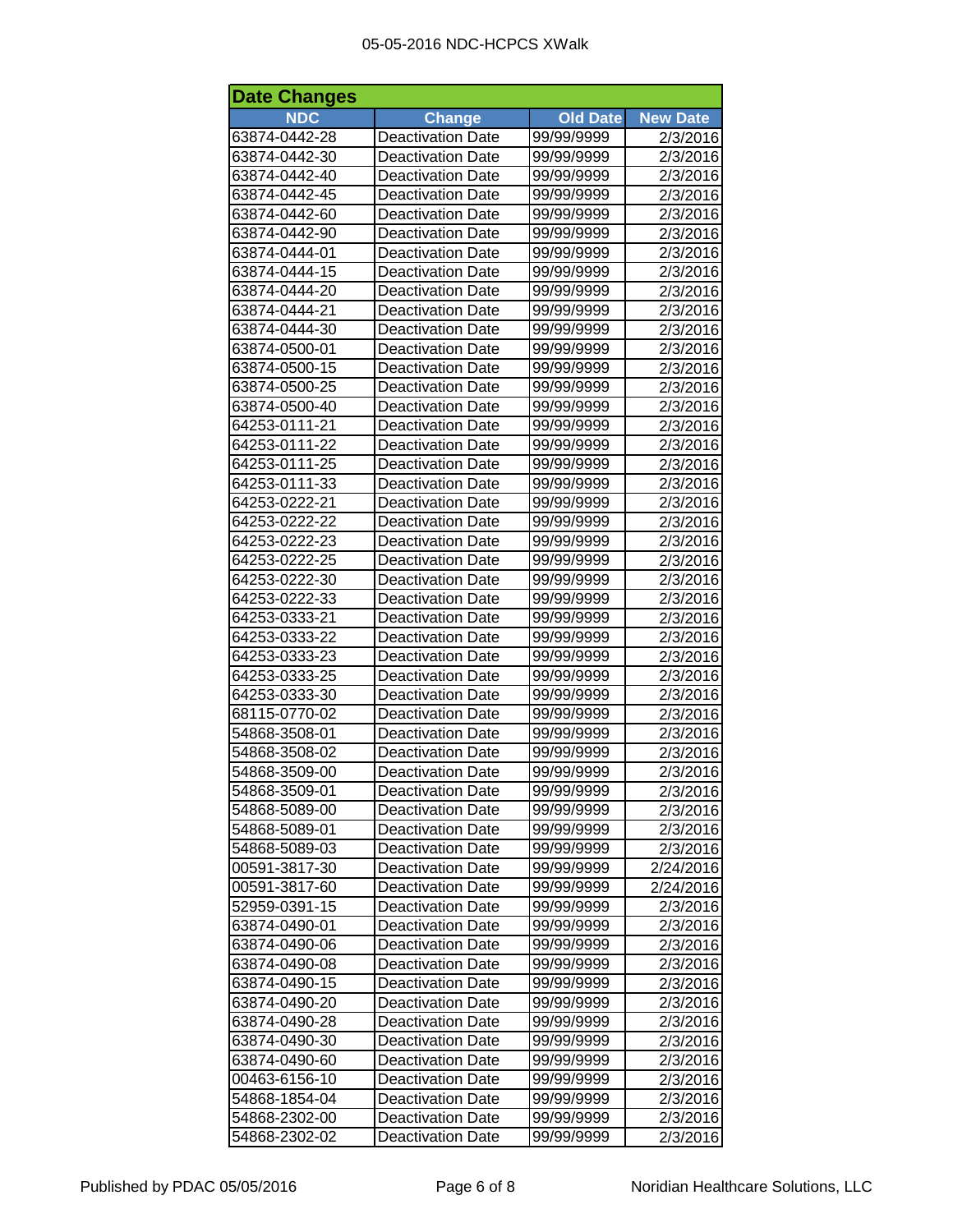## 05-05-2016 NDC-HCPCS XWalk

| <b>Date Changes</b> |                          |                 |                 |
|---------------------|--------------------------|-----------------|-----------------|
| <b>NDC</b>          | Change                   | <b>Old Date</b> | <b>New Date</b> |
| 54868-2347-00       | <b>Deactivation Date</b> | 99/99/9999      | 2/3/2016        |
| 54868-2687-01       | <b>Deactivation Date</b> | 99/99/9999      | 2/3/2016        |
| 63874-0370-01       | <b>Deactivation Date</b> | 99/99/9999      | 2/3/2016        |
| 63874-0370-08       | <b>Deactivation Date</b> | 99/99/9999      | 2/3/2016        |
| 63874-0370-10       | <b>Deactivation Date</b> | 99/99/9999      | 2/3/2016        |
| 63874-0370-12       | <b>Deactivation Date</b> | 99/99/9999      | 2/3/2016        |
| 63874-0370-15       | <b>Deactivation Date</b> | 99/99/9999      | 2/3/2016        |
| 63874-0370-20       | <b>Deactivation Date</b> | 99/99/9999      | 2/3/2016        |
| 63874-0370-24       | <b>Deactivation Date</b> | 99/99/9999      | 2/3/2016        |
| 63874-0370-30       | <b>Deactivation Date</b> | 99/99/9999      | 2/3/2016        |
| 63874-0370-40       | <b>Deactivation Date</b> | 99/99/9999      | 2/3/2016        |
| 63874-0757-04       | <b>Deactivation Date</b> | 99/99/9999      | 2/3/2016        |
| 63874-0757-21       | <b>Deactivation Date</b> | 99/99/9999      | 2/3/2016        |
| 63874-0757-90       | <b>Deactivation Date</b> | 99/99/9999      | 2/3/2016        |
| 63874-0490-12       | <b>Deactivation Date</b> | 99/99/9999      | 2/3/2016        |
| 00463-1073-10       | <b>Deactivation Date</b> | 99/99/9999      | 2/3/2016        |
| 60977-0016-73       | <b>Deactivation Date</b> | 99/99/9999      | 2/28/2015       |
| 00463-6140-10       | <b>Deactivation Date</b> | 99/99/9999      | 2/3/2016        |
| 00463-6141-10       | <b>Deactivation Date</b> | 99/99/9999      | 2/3/2016        |
| 59746-0008-10       | <b>Deactivation Date</b> | 99/99/9999      | 2/3/2016        |
| 59746-0008-06       | <b>Deactivation Date</b> | 99/99/9999      | 2/3/2016        |
| 59746-0007-10       | <b>Deactivation Date</b> | 99/99/9999      | 2/3/2016        |
| 59746-0007-06       | <b>Deactivation Date</b> | 99/99/9999      | 2/3/2016        |
| 55289-0373-01       | <b>Deactivation Date</b> | 99/99/9999      | 2/3/2016        |
| 54868-0258-09       | <b>Deactivation Date</b> | 99/99/9999      | 2/3/2016        |
| 54868-1119-04       | <b>Deactivation Date</b> | 99/99/9999      | 2/3/2016        |
| 54868-0908-02       | <b>Deactivation Date</b> | 99/99/9999      | 2/3/2016        |
| 54868-0923-01       | <b>Deactivation Date</b> | 99/99/9999      | 2/3/2016        |
| 63874-0327-01       | <b>Deactivation Date</b> | 99/99/9999      | 2/3/2016        |
| 63874-0373-36       | <b>Deactivation Date</b> | 99/99/9999      | 2/3/2016        |
| 63874-0327-28       | <b>Deactivation Date</b> | 99/99/9999      | 2/3/2016        |
| 63874-0327-30       | <b>Deactivation Date</b> | 99/99/9999      | 2/3/2016        |
| 63874-0373-60       | <b>Deactivation Date</b> | 99/99/9999      | 2/3/2016        |
| 63874-0392-20       | <b>Deactivation Date</b> | 99/99/9999      | 2/3/2016        |
| 63874-0373-40       | <b>Deactivation Date</b> | 99/99/9999      | 2/3/2016        |
| 63874-0327-32       | <b>Deactivation Date</b> | 99/99/9999      | 2/3/2016        |
| 63874-0327-40       | <b>Deactivation Date</b> | 99/99/9999      | 2/3/2016        |
| 63874-0327-24       | <b>Deactivation Date</b> | 99/99/9999      | 2/3/2016        |
| 63874-0327-21       | <b>Deactivation Date</b> | 99/99/9999      | 2/3/2016        |
| 63874-0373-33       | <b>Deactivation Date</b> | 99/99/9999      | 2/3/2016        |
| 63874-0392-28       | <b>Deactivation Date</b> | 99/99/9999      | 2/3/2016        |
| 63874-0392-21       | <b>Deactivation Date</b> | 99/99/9999      | 2/3/2016        |
| 63874-0327-50       | <b>Deactivation Date</b> | 99/99/9999      | 2/3/2016        |
| 63874-0327-60       | <b>Deactivation Date</b> | 99/99/9999      | 2/3/2016        |
| 63874-0373-21       | <b>Deactivation Date</b> | 99/99/9999      | 2/3/2016        |
| 63874-0327-42       | <b>Deactivation Date</b> | 99/99/9999      | 2/3/2016        |
| 63874-0327-14       | <b>Deactivation Date</b> | 99/99/9999      | 2/3/2016        |
| 63874-0392-10       | <b>Deactivation Date</b> | 99/99/9999      | 2/3/2016        |
| 63874-0327-02       | <b>Deactivation Date</b> | 99/99/9999      | 2/3/2016        |
| 63874-0392-15       | <b>Deactivation Date</b> | 99/99/9999      | 2/3/2016        |
| 63874-0392-02       | <b>Deactivation Date</b> | 99/99/9999      | 2/3/2016        |
| 63874-0327-10       | <b>Deactivation Date</b> | 99/99/9999      | 2/3/2016        |
| 63874-0327-12       | <b>Deactivation Date</b> | 99/99/9999      | 2/3/2016        |